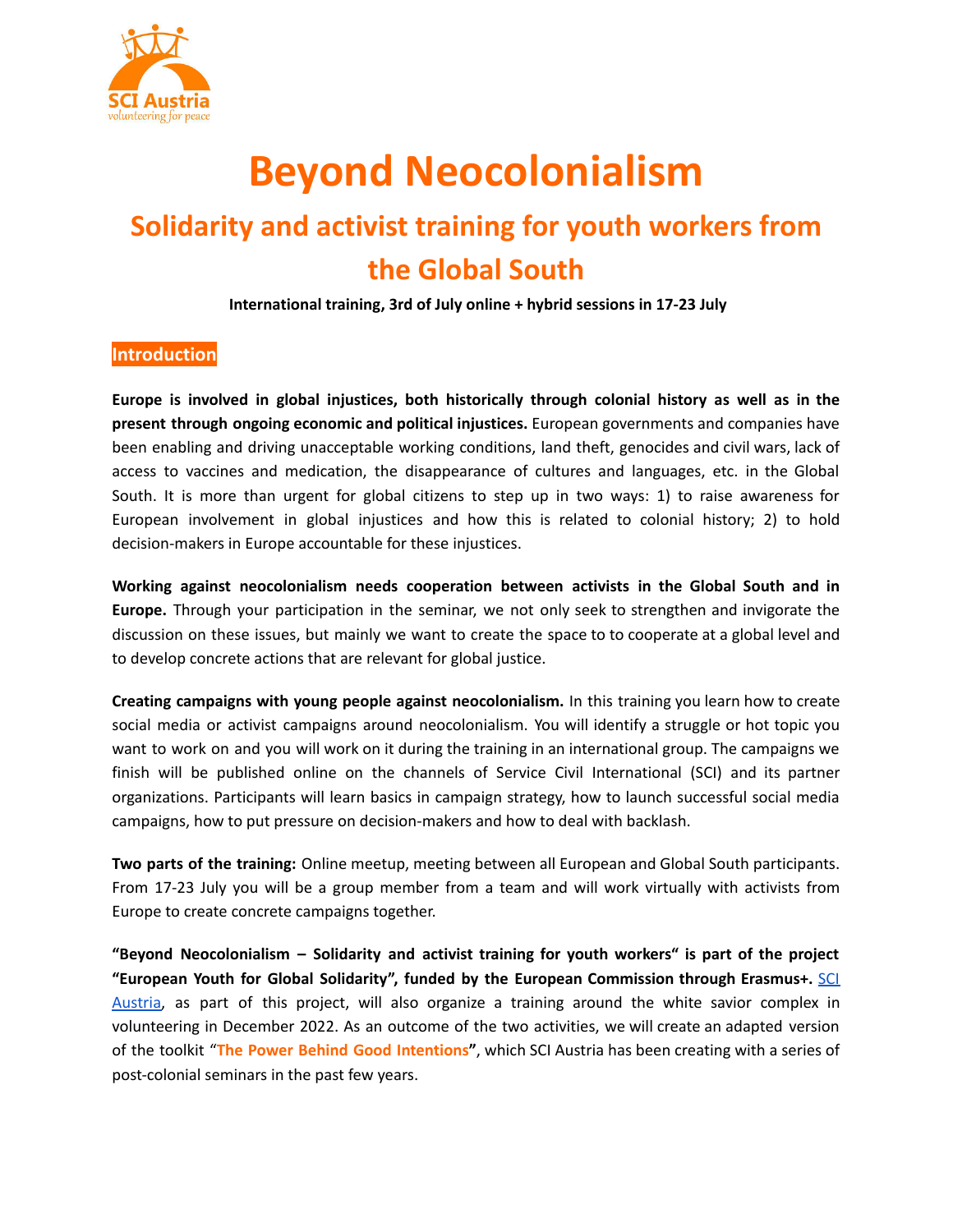#### **Online session + hybrid seminar**

The intro session will take place online on **3rd of July 2022 from 13:30-17:00 Central European Time (CET)** (find out [what](https://www.timeanddate.com/worldclock/fixedtime.html?msg=Beyond+Neocolonialism+intro+session&iso=20220703T1330&p1=259) this is in your time zone here) on the video platform Zoom with an optional evening hangout as well as with group tasks to do during the preparation week**.** The hybrid seminar will take place **between 17-23 July 2022,** specific sessions and workshops will be optional to participate and the collaborative work space will be agreed with your teammates freely. The slots for the optional sessions and workshops will be within the following time frame (but will be debated depending on your motivation and needs): **9:30-17:00 Central European Time (CET)** (find out [what](https://www.timeanddate.com/worldclock/fixedtime.html?msg=Beyond+Neocolonialism+Seminar&iso=20220717T0930&p1=259) this is in your time zone [here](https://www.timeanddate.com/worldclock/fixedtime.html?msg=Beyond+Neocolonialism+Seminar&iso=20220717T0930&p1=259))**.**

# **Participant's profile**

We are looking for staff, activists and volunteers from volunteering and youth organizations from the Global South. All participants will be expected and stimulated to contribute to the activities and discussions. They are very welcome and invited to come up with their own ideas and present some methods or workshops they are experienced in and they want to share. Please contact us in advance to tell us about it and we will see how it can fit best in the seminar agenda. :)

Additionally, we are looking for participants who are motivated and willing to subsequently disseminate and promote the project outcomes within their organizations and local communities and develop new initiatives and projects on these topics in the future - with the support of their organizations.

All participants selected for this project must meet the following criteria

- be 18 years old or older
- Live in any country in the [Global](https://owsd.net/sites/default/files/OWSD%20138%20Countries%20-%20Global%20South.pdf) South
- be able to work in English
- be interested in the seminar topics (neocolonialism, global justice) and have a strong motivation to act as a multiplier
- commit to implement the learned knowledge and skills in practice in your local environment/community.
- commit to be present in the intro session, in optional sessions/workshops and actively collaborate with your team during the seminar.
- Internet and camera access (if you need a faster internet connection to be able to participate, please indicate this information in the application in the section: "Specific needs you would like to communicate").

We explicitly encourage participants of all genders, sexual orientations, abilities, races and ethnic backgrounds to apply. We prioritize applications of people who experience racism (i.e. BIPOC applicants - Black, Indigenous and People of Color).